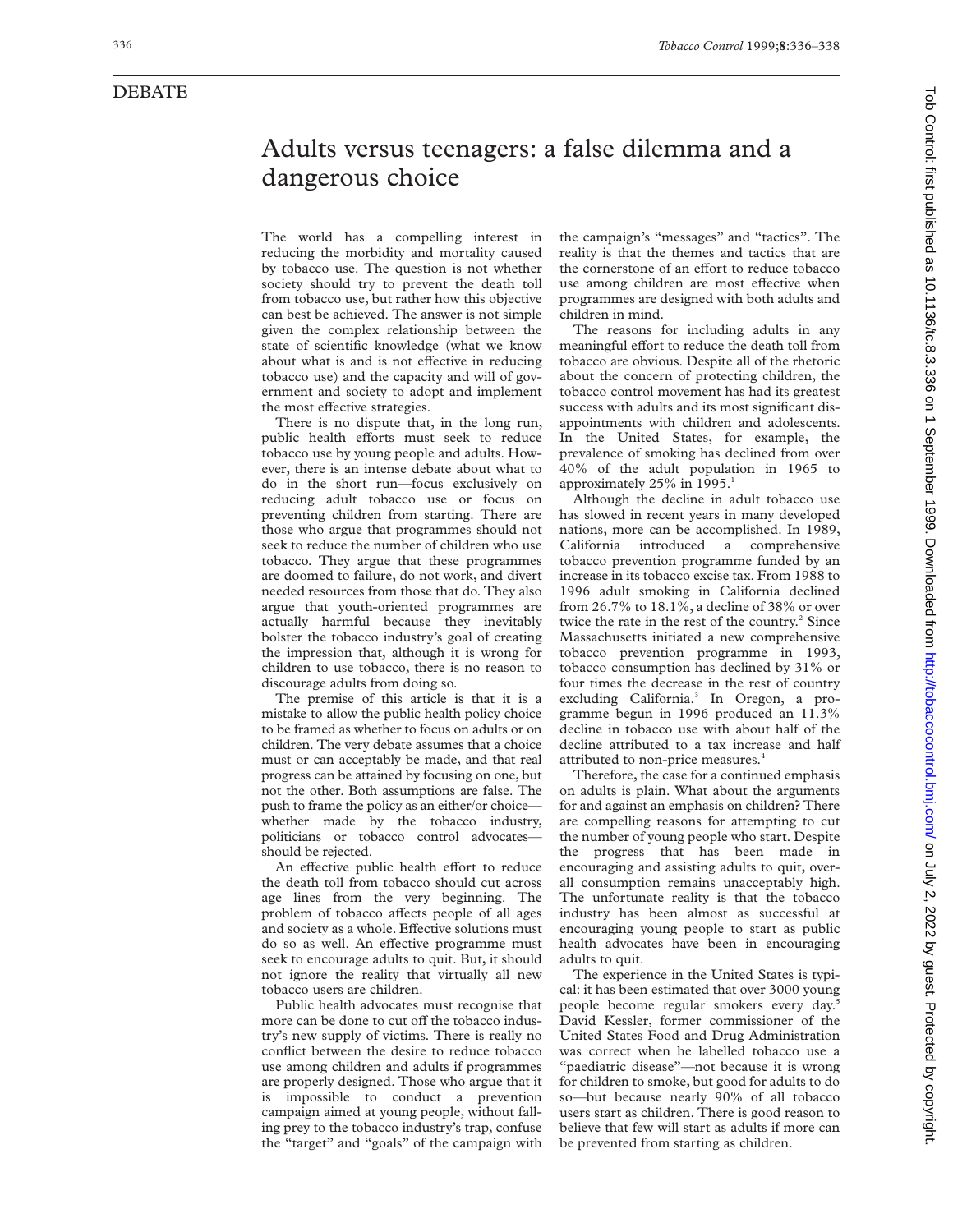The tobacco industry has long recognised that young people are the lifeblood of its future and has devoted considerable resources to research on children and to implementing marketing practices, which make tobacco products attractive and more accessible to children. With almost as many people becoming new, regular tobacco users every day as those who quit, an effort to make a fundamental change in the number of people who die from using tobacco cannot afford to ignore prevention.

The promotion of programmes designed to reduce tobacco use among children, and efforts to restrict the tobacco industry's actions that have a substantial impact on young people, also enhance the overall effort to increase the visibility and importance of tobacco as a public health issue. Rightly or wrongly, adults are assumed to be able to take care of themselves. No matter how egregious the behaviour of the tobacco industry, the public is less outraged when the victims are adults rather than children.

Even those politicians who agree that the public health goal must be to reduce tobacco use among adults as well as children are far more sympathetic and willing to take strong action to protect children. Politicians recognise that programmes to protect children are popular whereas those that appear to intrude into decisions made by adults are often seen as overly intrusive and may be politically risky. Thus, programmes that highlight the impact of the tobacco industry's actions on children heighten public concern about tobacco and increase the willingness of government officials and civic leaders to act.

The primary concerns voiced by public health advocates about programmes targeting young people is that they divert resources and energy away from programmes that have been proven to work and necessarily imply an acceptance of tobacco use among adults. This fear does not stand up to scrutiny. The tobacco industry would like to frame the debate about tobacco use as being about the lack of maturity of children to make wise decisions, implying if not stating that tobacco use among adults is a perfectly healthy, rational, and free choice that society should not try to discourage. It also implies that there is nothing amiss about an industry that continues to sell and actively promote a product which it knows kills and addicts, as well as doing nothing to effectively curtail the product's impact. But only the tobacco industry and a small number of politicians contend that the sole focus of any programme should be on children or contain only messages specific to young people.

Contrary to the impression left by some who advocate for an exclusive focus on adult tobacco use, no serious public health advocates have fallen into the tobacco industry's trap.

Indeed, virtually every public health expert agrees that the tobacco prevention programmes that have been effective with children have been careful to portray the reasons why one should not use tobacco as applying equally to adults and children. Indeed, those who support programmes to reduce the number of children who start, agree that any effective programme must educate about the health effects of tobacco, de-glamorise tobacco use, expose the tobacco industry's wrongdoing, and help to foster an environment in which tobacco use is not the norm. It must also recognise that efforts to discourage young people from starting will be more successful if fewer adults smoke.

The second reason often given for an adultonly focus is the claim that programmes to reduce tobacco use among children and adolescents have been and continue to be doomed to failure.

It is the view of those who support a continued effort to reduce tobacco use among young people that, although tobacco prevention efforts in the past have often failed, there is now substantial, scientific evidence to support the conclusion that it is possible to reduce significantly the number of young people who start. Earlier this year the state of Florida reported that in only one year, a well-funded, comprehensive tobacco prevention programme reduced overall tobacco use among middleschool students by 19% and among high-school students by 8%. <sup>6</sup> Although the results from California and Massachusetts have not produced a dramatic decline in overall consumption among children, these programmes did have a powerful positive effect. Tobacco use among children in the United States skyrocketed between 1991 and 1997. Not only did the California and Massachusetts programmes succeed in preventing this increase among children in their states, $7$ the data to date among middle-school students in Massachusetts indicates that tobacco use rates are in fact falling among this important cohort. 9

A growing body of evidence also provides support for the key individual components of programmes that seek to influence children. Controlled studies in New York and Vermont and elsewhere have documented the effectiveness of combining well-run, school-based programmes with simultaneously run mass-media programmes.<sup>10 11</sup> Significantly, these programmes have succeeded in changing attitudes and behaviour among adolescents. Similarly, there is a parallel, increasing body of evidence that well-run, scientifically validated programmes in schools can make a difference, particularly when they are combined with community-based efforts.<sup>12</sup> These studies add scientific validity to the experiences in Florida and Massachusetts.

Thus, it is wrong to conclude that tobacco prevention programmes don't work. Although we have much to learn about how to maximise the effectiveness of these programmes, the data are now clear that comprehensive, welldesigned tobacco prevention programmes can reduce tobacco use among children.

The axiom that it is cheaper and easier to prevent disease than to cure it is equally true with tobacco. As long as the tobacco industry is able to generate a new smoker for every tobacco user it loses, tobacco control goals will